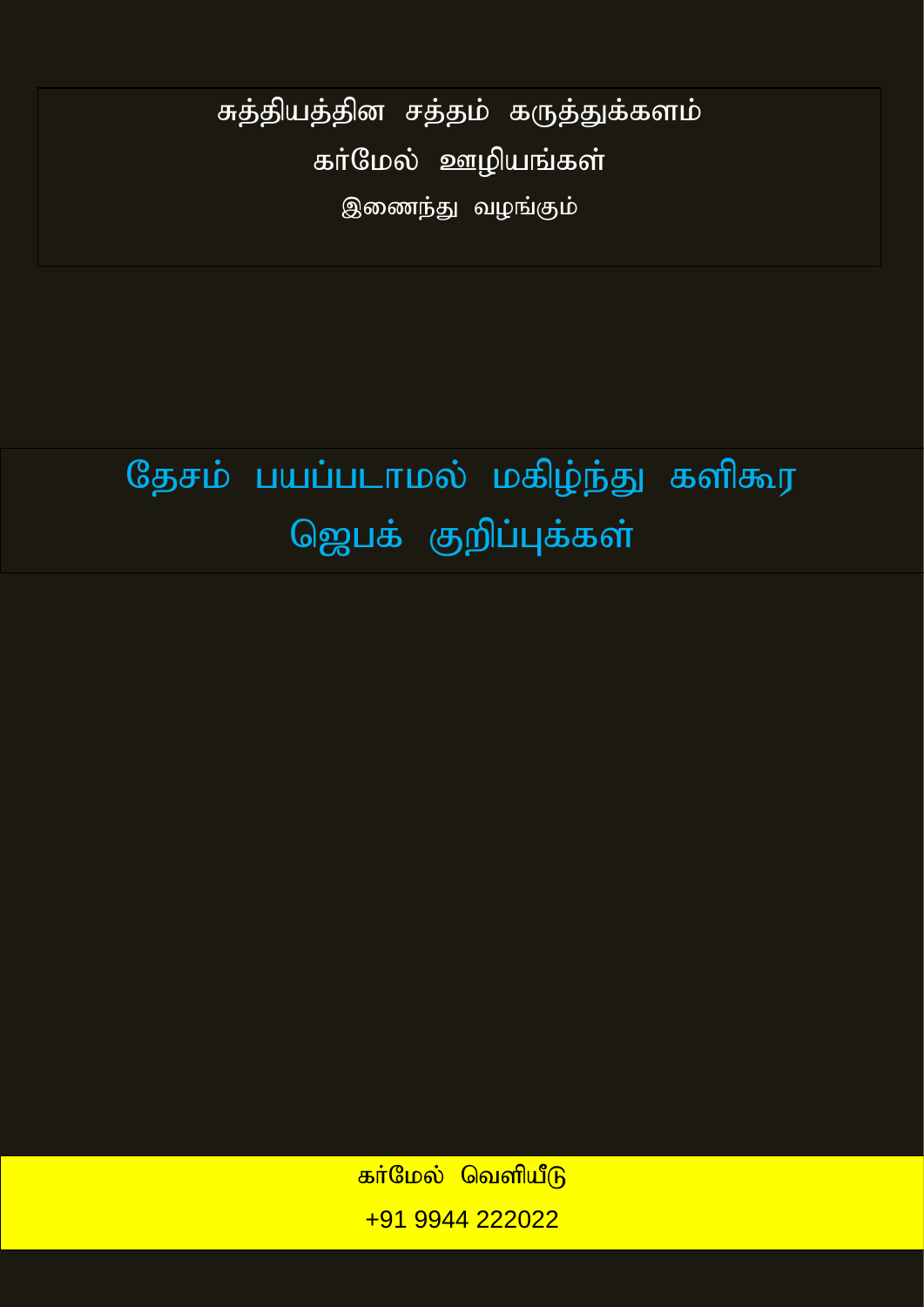## தேசம் பயப்படாமல் மகிழ்ந்து களிகூர ஜெபக் குறிப்புக்கள்

- 1. மக்கள் நலன் சார்ந்த நல்லாட்சி மலர
- 2. லஞ்சலாவண்யும் இல்லாத நல்லாட்சி மலர
- 3. நலிவுற்றோர் நலம் பெறக்கூடிய நல்லாட்சி மலர
- 4. மக்களுக்கு இலவசங்களை வழங்காமல், மக்களின் வாங்கும் திறனை உயர்த்துகிற நல்லாட்சி மலர
- 5. 'பிறப்பொக்கும் எல்லா உயிர்க்கும' என்ற அய்யன் வள்ளுவன் வாக்கின்படி பிறப்பினால் வருகிற இனவேறுபாடுகளை முற்றிலும அகற்றுகிற - சமத்துலம், சமதர்மம், சமநீதி சகலகுடிகளுக்கும் வழங்கும் - நல்லாட்சி மலா
- 6. மக்களிடையே உள்ள பிரிவினைவாதங்களை அழித்து, நல்லிணக்கத்தை உருவாக்கக்கூடிய நல்லாட்சி மலர
- 7. நல்லோரின் நலனை பேணிக்காத்து, தீயோரைத் திருத்துகிற நல்லாட்சி மலர
- 8. மக்களின ஆரோக்கியமான கருத்து சுதந்திரத்திற்கும, விமா்சனங்களுக்கும் இடமளிக்கிற நல்லாட்சி மலர
- 9. தன்மான உணர்வுடன உழைத்து, சம்பாதித்து குடும்பம் நடத்துகிறவா்களாக, மக்களின வாழ்வாதாரத்தை வளப்படுத்தி, வாழ்க்கைத் தரத்தை உயர்த்தக்கூடிய நல்லாட்சி மலர
- $10.$  திறமைக்கேற்ற கல்வி, கல்விக்கேற்ற வேலை, வேலைக்கேற்ற ஊதியம அனைவருக்கும் கிடைக்கப்பண்ணுகிற நல்லாட்சி மலர
- 11. மத சுதநதிரம், வழிப்பாட்டு சுதந்திரம், அடிப்படை கலாச்சார சுதந்திரம் யாவருக்கும அளிக்கின்ற -சிறுபான்மையினரின் நலன் காக்கின்ற நல்லாட்சி மலர
- 12. மக்கள்மேல் ஆதிக்கம் செலுத்தாமல், மக்களுக்குப் பணிசெய்கிற நல்லாட்சி மலர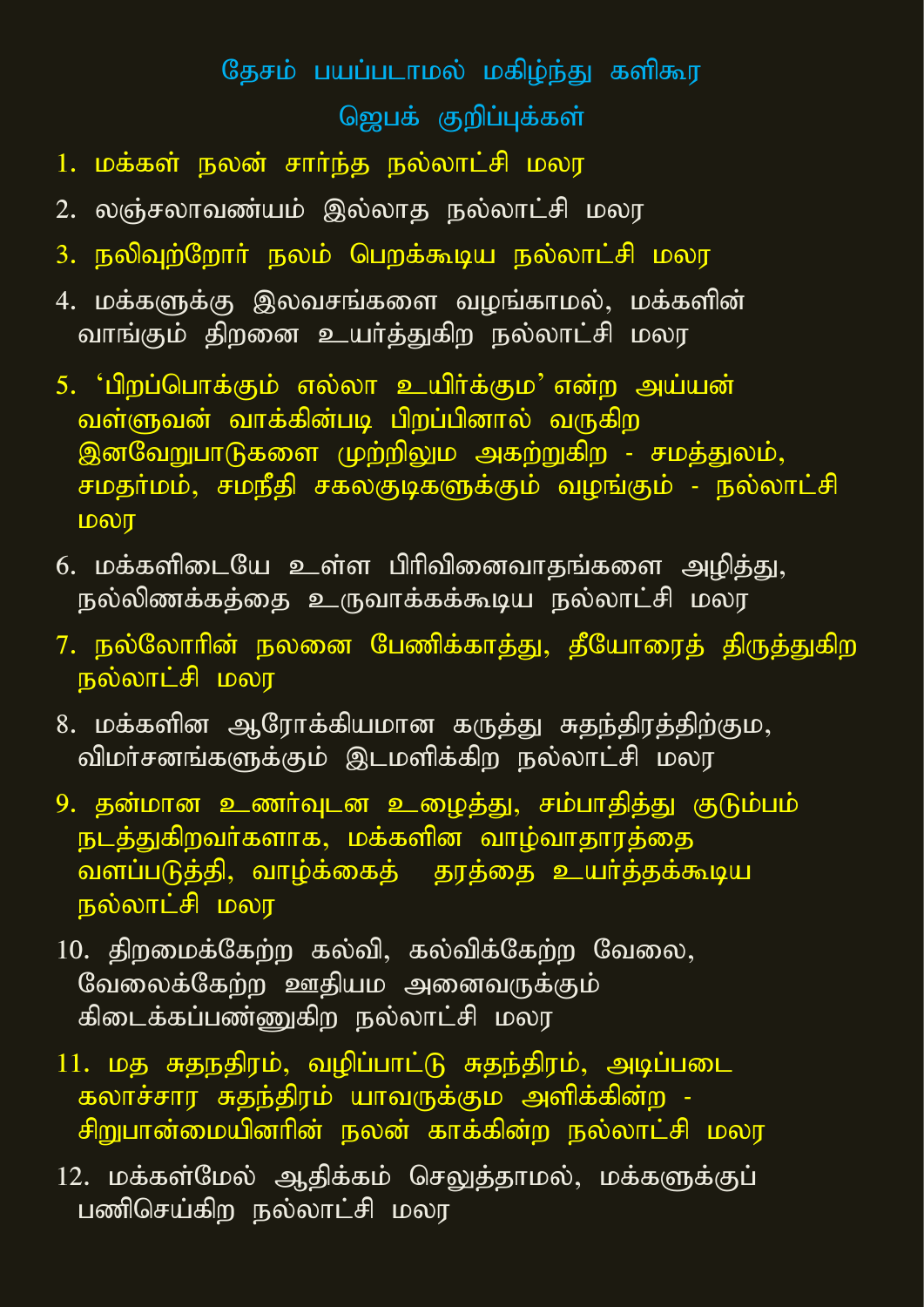- 13. மக்களின் வரிச்சுமையைக் குறைத்து, மக்கள் பயன்பெறும் நல்ல மாற்று திட்டங்கள் மூலம் அரசுவருமானத்தைப் பெருக்கக்கூடிய நல்லாட்சி மலர
- 14. மனித உரிமைகளைப் பேணிபாதுகாககும் நல்லாட்சி மலர
- 15. பெண்களுககு எதிரான பாலின வன்கொடுமைகளை முற்றுமாக அழிக்கின்ற நல்லாட்சி மலர
- 16. கொலை, கொள்ளை போன்ற வன்முறைச் செயல்களின் அச்சமின்றி வாழும் சமுதாயத்தை உருவாக்கும நல்லாட்சி மலர
- 17. தொங்குசட்டமன்றம், குதிரைப்பேரம், ஆட்சி கவிழ்ப்பு போன்ற விரும்பத்தகாத நிகழ்வுகள் இல்லாத நிலையான நல்லாட்சி மலர
- 18. விவசாயம், நெசவு, குயம்வனைதல், பாய்முடைதல் போன்ற பாரம்பரியதொழில்கள் நலிவடையாமல், நவீன வளர்ச்சிபாதைக்கு அழைத்துச் செல்லும் நல்லாட்சி மலர
- 19. தரமான கல்வி, நல்லாரோக்கியம், சுகாதாரம், பாதுகாப்பான போக்குவரத்து போன்றவைகளை உறுதிச்செயயும் நல்லாட்சி மலர
- 20. தமிழ் நாட்டின் தனிச்சிறப்புவாய்ந்த மொழி, கலாச்சாரம், பண்பாடு சிதையாமல் காத்து முன்னேற்றத்திற்கு கொண்டுபோகும் நல்லாட்சி மலர
- 21. வாக்காளா் யாவரையும் தேவஆவியானவர் ஆட்கொண்டு தம் திருவுளசித்தத்தின்படி நடத்தும்படியாக
- $22.$  கிறிஸ்தவ வாக்காளா் யாவரும் தங்கள் ஜனநாயகக் <u>கடமையைத் தேவபயத்துடன் நிறைவேற்றும்படியாக</u>
- 23. சிறுபான்மையின மக்களுக்கு எதிராக தேசநலனுக்கு, ஒற்றுமைக்கு, நல்லிணக்கத்திற்கு மாறாக - செயல்படுகிற கட்சிகளும், அவர்களோடு கூட்டணி சேர்ந்திருக்கிற கட்சிகளும் முற்றுமாய் தோற்றடிக்கப்படும்படிக்கு